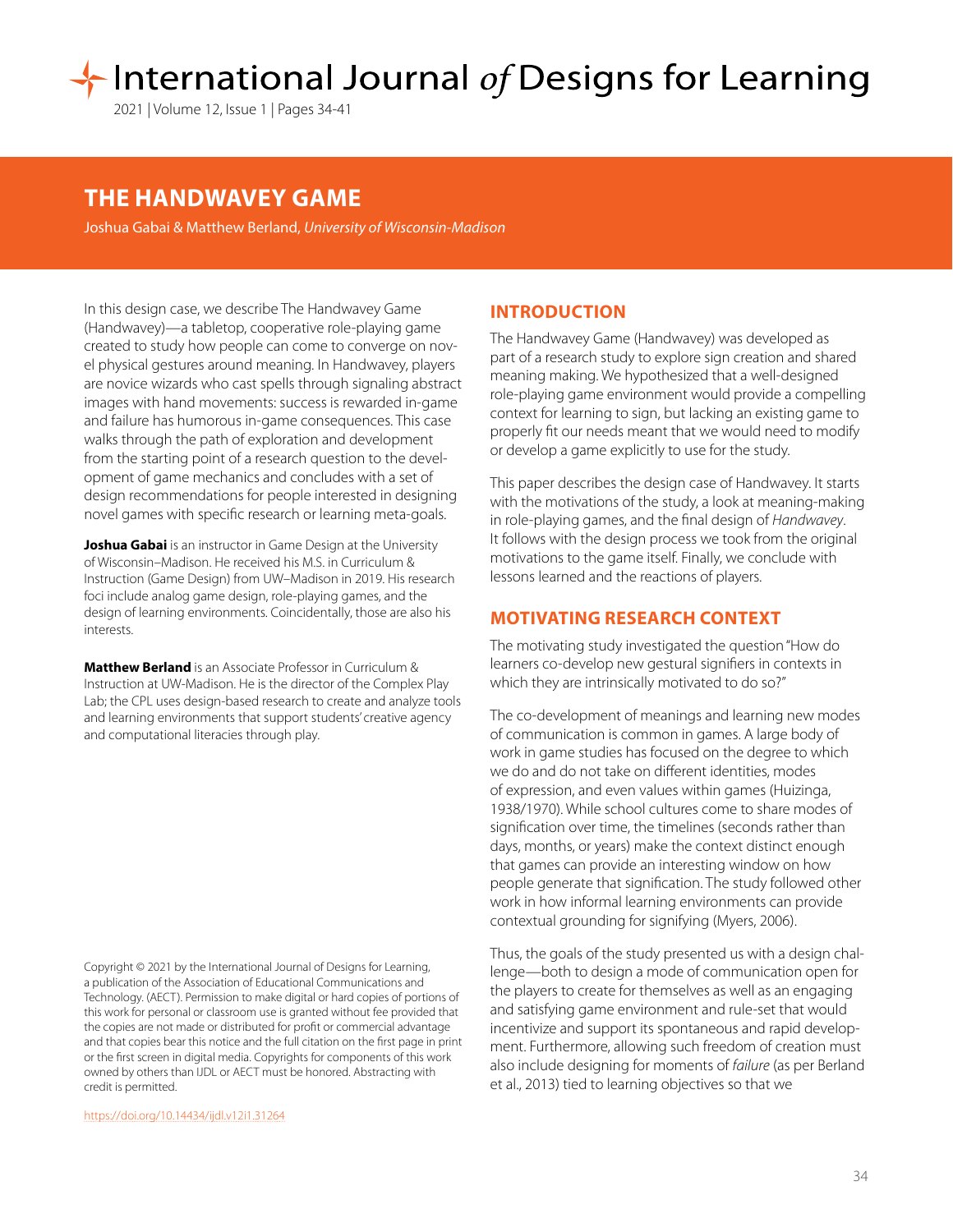might generate data that could be used to probe learners' thinking. More concisely, we had two design questions:

- 1. Which design features motivate players to communicate through learning new gestures?
- 2. How can we design a game to be self-evaluative, so that through game play, learners gather feedback in response to learning goals?

These two questions formed the foundation of designing *Handwavey*.

## **DESIGNING MEANING-MAKING IN ROLE-PLAYING GAMES**

In a Role-Playing Game (RPG), players adopt the roles of characters and play out a story, typically sitting around a table with friends. They might be high-tech thieves, medieval heroes, or members of a small fishing village (Hardy et al., 2013; Wizards RPG Team, 2014; Vuga, 2013). These RPGs are, in some effect, a kind of mutual improv theatre, in which the director (often called "Game Master" or "Dungeon Master") adds complications and focuses the players. However, RPGs also typically feature game mechanics that restrict and constrain what unfolds. Some RPGs have many rules—they can look like modern board games with dice, boards, and figures– but in most RPGs, rules exist to resolve events. A detective is being chased, but can they slip away? You have gossiped about your neighbor; do they care? The rules determine outcomes, and RPG players accept and incorporate them into the story, even when unfortunate (the detective runs into a dead end and gets caught!) or unexpected (the neighbor overhears the slander!). As the majority of the game is (traditionally) conveyed verbally across people, players must continually negotiate meaning in constructing the narrative and rules. This negotiation can be implicit or explicit and is present in the way players communicate with each other, both verbally and nonverbally.

We wanted to harness and test this meaning-making as a feature. As such, we incorporate communication through signs and gestures as gameplay. The RPG structure allows players to focus on experiencing shared narrative while signs are presented to them as secondary. Developing effective signs is viewed as a strategy to successfully completing the session, rather than a goal by itself (Gee, 2005). Despite the vast number and variety of pen-and-paper (heretofore, PnP) RPGs, we could not find any examples of game mechanics in which players develop gestures to communicate.

At the beginning of the process, we considered building the game off of an existing game, such as *Dungeons & Dragons* (heretofore *D&D*, Wizards RPG Team, 2014), in order to leverage players' familiarity with the rules and structure. However, we encountered the following issues in integrating gestural gameplay components:

- 1. The gestural gameplay components felt detached from the rest of the gameplay.
- 2. The elaborate rules and gameplay of D&D distracted (and provided alternatives) to any gestural gameplay components.

A key features of PnP RPGs (as opposed to videogames) is that they support infinite pathways to overcome any challenge—they are limited only by a human's judgement and decisions. For our purposes, this feature proved a detriment; if the system using gestural gameplay components was only one such option, then players could choose to not engage with it. A simple pilot study (as well as common sense) suggested that players would *only* rely on prior modes of signification if given the opportunity to do so.

There are, however, many "charades-style" party games that explicitly require gestures or pantomime to communicate meaning, but there are three critical differences between how gestures are used in these games and our design goals: First, charades do not typically involve the longitudinal use of a coherent set of developed gestures. Gestures/pantomime are used to communicate a single idea once, and those gesture/idea pairs are unlikely to be reused. Players may develop common gestural signifiers over a long game of charades, but these similarities are diffuse, harder to detect, and somewhat random. Second, gestures used in charades communicate pre-existing meanings with which players may already have a wealth of experience and/or knowledge. A player may try to use gestures to communicate an object (e.g., a table), public figure (e.g., Walt Disney), or piece of media (e.g., *Game of Thrones*). We wanted to see gestures being created around—and alongside—new 'meanings' that the players first encounter in the game, as learners are likely to encounter new situations for which they do not share an agreed-upon vocabulary (as you might in most games of charades). Third, gesture use and interpretation in charades is unidirectional. That is, one player is using gesture to communicate an idea while the 'guessers' provide verbal feedback, which the gesturer adapts until consensus is reached. We wanted to observe feedback in the form of other players communicating meaning through gesture as well, so that over the course of the game, players contribute to meaning-making in a relatively symmetric fashion.

We concluded that gestural game components needed to be the central game mechanic. Every other game mechanic would need to either be subordinate or, at least, not distract/ redirect from gestures.

To address this design challenge, we designed this game as a "Micro-RPG" (as per Horowitz, 2017). Micro-RPGs are a type of PnP RPG that typically focus narrowly on telling a story with simple, limited game mechanics. In a hobby environment in which RPG rule-books may measure in the hundreds of pages, Micro-RPGs have rules that fit on just a page or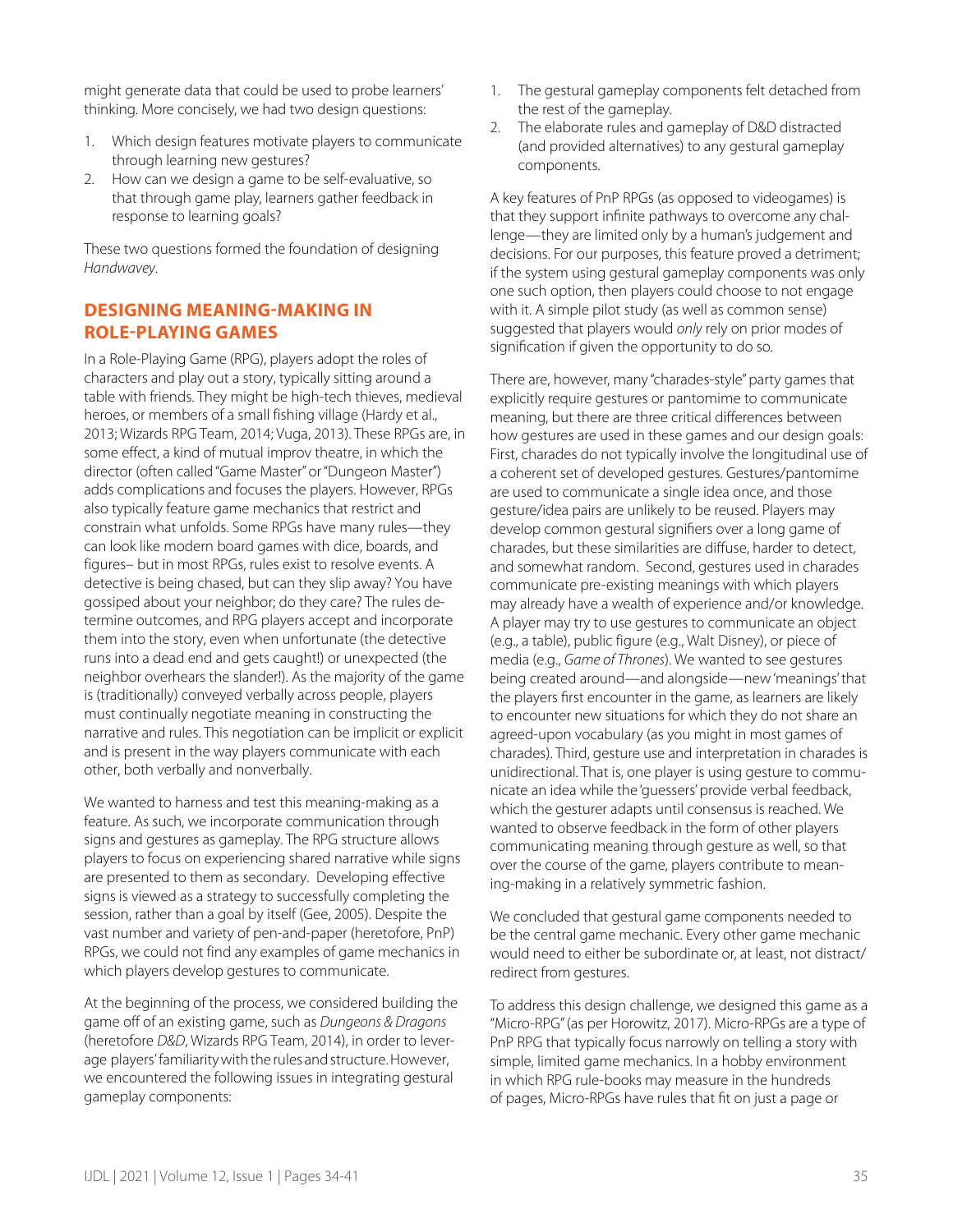two and are typically free online. Micro-RPG rules are explicitly non-exhaustive and rarely address minutiae; nuance is left to the players' discretion.

## **DESIGN OF** *"THE HANDWAVEY GAME"*

In *The Handwavey Game*, four players sitting around a table adopt the role of novice wizards working together to pass a remedial exam, and a fifth takes on the role of the facilitator, taking on other roles as required and arbitrating the narrative. The wizards utilize a system of magic that relies heavily on somatic components—manual signs that bring a spell to life. Each player has a set of seven Sigil cards (Figure 1), each with a unique abstract symbol as well as a unique list of known spells. The designed scenario lasts around two hours during which the facilitator guides a narrative in which players must overcome a series of challenges using their magic. Players describe the actions of their characters, and the facilitator determines and describes the consequences of those actions—or rejects them if they determine the actions to not be possible.

## **Casting a Spell**

The core rule of the game is how players cast spells; how players adopt and appropriate the signs that we observe in the study. When a player wants to cast a spell, they announce their intent to cast a spell, which pauses the roleplay. They next secretly mark down on their Spell Sheet the name of the spell they are attempting to cast. This documentation did not have an effect on the game; it was for the reviewers watching the replay to know what spell (and thus which Sigils) the player intended to cast. Next, the player performs a series of three signs, one for each Sigil. The other three players (in clockwise order around the table) are each responsible for interpreting one of the Sigils. They each chose the card matching their interpretation and display them when the casting player finishes. The facilitator compares the three interpreted Sigils

with their list of all possible combinations, narrates the effect, and play resumes. This was consistent with the narrative of the "novice spellcaster"—in this narrative, novices (especially in the beginnings of playing this game) frequently fail to cast the spell that they intended.



**FIGURE 1.** The seven Sigils Cards and Starting Spell Lists. The fifth set is for the Facilitator's reference.





**FIGURE 2.** An example Sigil and three different example signs for it.

#### **Sigil Signing Rules**

The players are not provided with signs; they decide on them on their own. Signs must use hands alone (one or both hands), take up to three seconds, and may not involve pointing to or interacting with the surrounding environment. (Figure 2 shows a few examples of potential signs for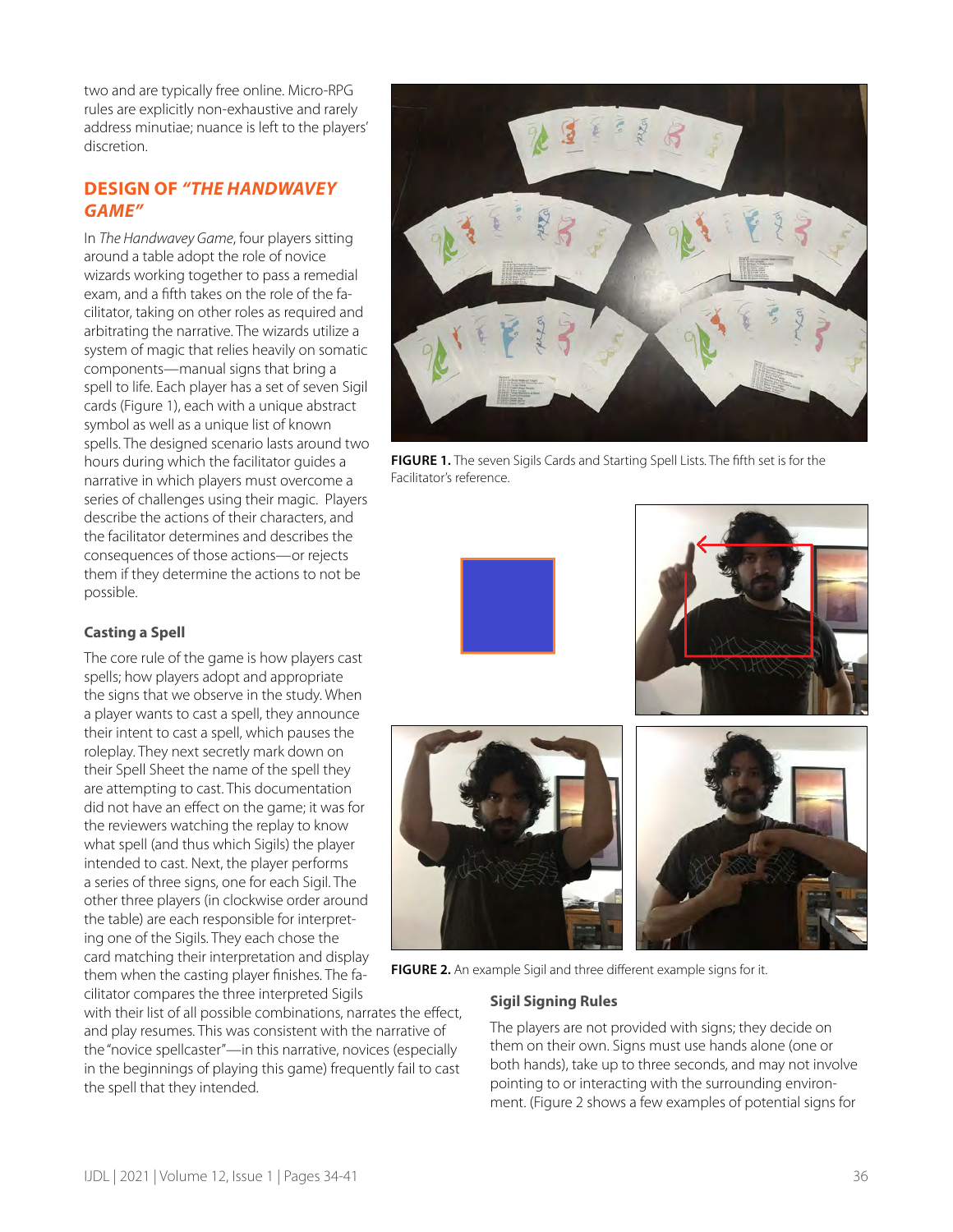a simple Sigil.) Players may not talk about the Sigils or the signs used to communicate them until the end of the entire session.

This prohibits providing direct verbal feedback about incorrect interpretations of individual Sigils. Players are only allowed to confirm whether their spell had the intended effect or not, but (due to context and outcome) this is frequently obvious to the other players without any explanation needed!

#### **Scenario Premise and Outline**

The overall narrative and specific scenario open with instructors (role-played by the facilitator) explaining that because the novices failed all their final exams, they will be faced with a special remedial exam consisting of a series of tests. The novices must use magic to accomplish the objectives in each test, and they should work together—they will all pass or fail as a group.

The first test is 'easy' and specific. The novices are locked in the library and assigned specific tasks to accomplish with magic (move a book, light/extinguish a candle, open the locked door). After the first test, the novices have a series of intermediate tests which are increasingly open ended in execution and result (clean a cave, catch a monster, prepare a meal). The final test is a sequence of puzzles as the novices delve into a dragon-professor's lair to recover accidentally stolen dining-hall silverware from their hoard—overcoming lava, traps, a magical lock, and a lightly sleeping dragon!

## **DESIGN PROCESS**

Therefore, for this study, we designed a game in which players are motivated to communicate meaningfully through learning new gestures, *The Handwavey Game*. *Handwavey* builds on existing designs, integrating three new features: the development of novel gestures and gesture interpretation, the mutual evaluation of gesture, and the structure that gestures are woven intrinsically into the core game mechanics.

But let us take a step back. We had a decided upon game type (Micro-RPG) and two fundamental issues:

- 1. Which design features motivate players to communicate through learning new gestures?
- 2. How can we design a game to be self-evaluative, so that through game play, learners gather feedback in response to learning goals?

#### **Design Solution I: Gesture interpretation as a core game mechanic**

Many of the popular PnP RPGs include some sense of "spells" or "magic" that involves gesture, though the gestures are almost always within the narrative rather than performed

by the players. In many of these different magic systems (e.g., *D&D*, *Pathfinder*), casting spells involves characters in the world moving their hands to generate effects. Whether through waving wands, tracing sigils, forming patterns with fingers, or just gesticulating wildly, somatic components are a recognizable part of using magic. This recurring feature of magic spawned our idea to create a PnP RPG with a gestural mechanic for spellcasting; contextualizing the abstract gestures in a background situation should make it much easier to process (Barsalou, 2008).

This created two issues:

- 1. If Somatic Components are the central mechanic for all players, then they must *all* be mages—or spellcasters of some variety, regardless of taxonomy. Typically, these games offer many options for "type of adventurer" (e.g., thief, fighter).
- 2. Casting spells needed to have clear and understandable mechanics for resolution.

The first issue could be resolved tautologically—the players were all mages because the game was about playing mages—and at first it was, but we would later find a more satisfying answer to this.

The second issue was more troubling. If there were correct and incorrect ways of performing components, then how would that be determined? PnP RPGs have an inherent solution to resolving ambiguous situations—the Game Master—a facilitator who is the arbiter of the rules among other responsibilities. However, this would devolve into charades in which one player uses gesture to communicate an idea with a static gesture and communication is asymmetric. The 'correct answers' would need to be determined by the other players. This was partially inspired by Todorov's (1984) idea of the 'recipient's non-passive role in communication and tied in with Design Question II (How can we design this game to be self-evaluative?) and provided us with a solution.

#### **Design Solution II: Players mutually evaluate gesture**

If we distributed gesture evaluation across the players, rather than having the facilitator evaluate gestures, players would be directly invested and engaged with the gestures in both directions—communicating and interpreting. We would still need a discrete way for players to interpret gestures and convert that interpretation into the resolution of a spell. Once again, this answer cascaded into new issues:

- 1. How do we distribute the act of interpretation across multiple players? How would disputes be resolved?
- 2. How does the players' interpretation lead to the resolution of the spell?

We devised two possible solutions for the first issue. Either the other players could vote on their interpretations of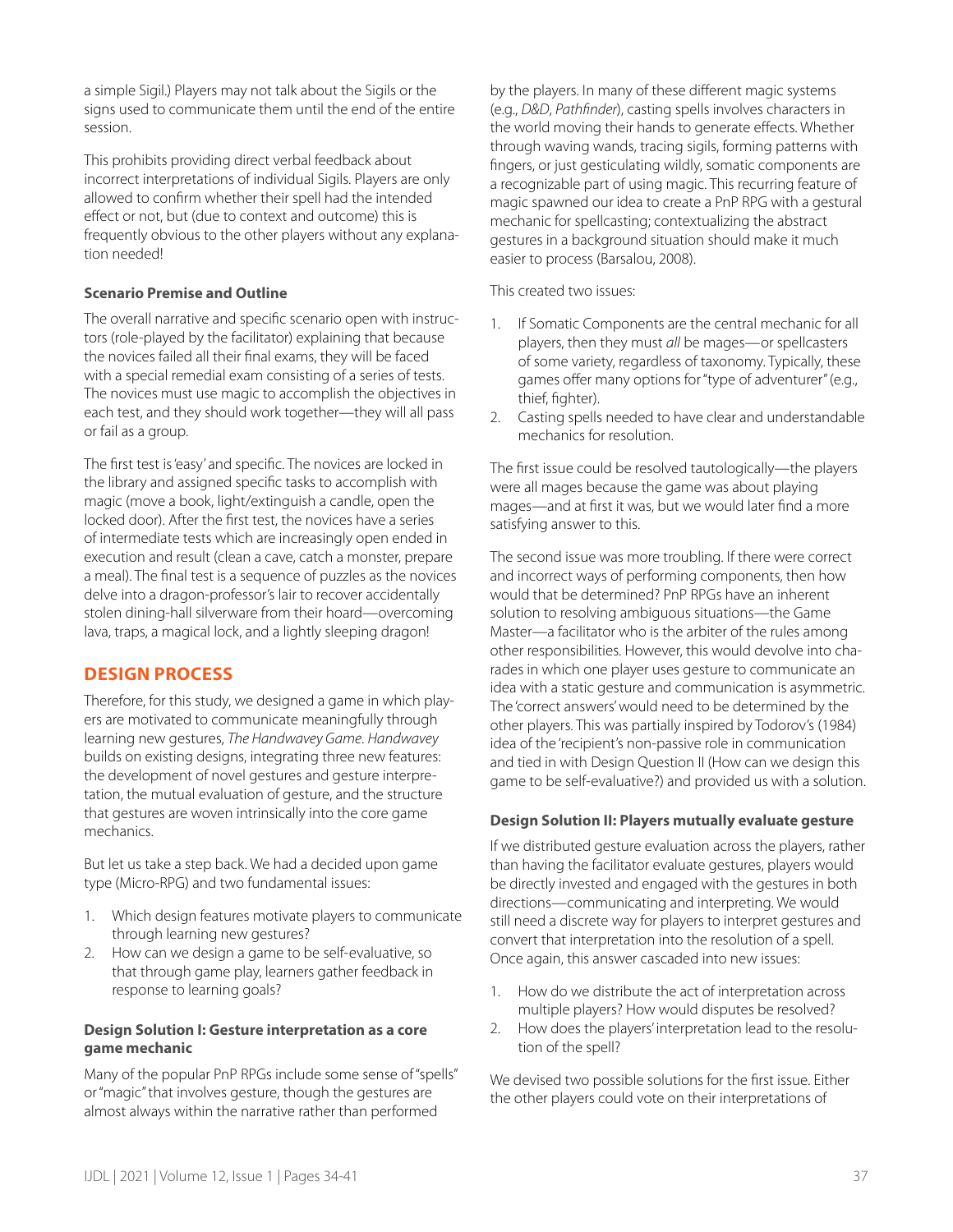

**FIGURE 3.** Ten Sigils in the order drawn (starting at the top, left to right)

the gesture or the gesture could be broken into several gestures—each of which would be interpreted by a different player. While the first option only led to more issues (how to handle three-way disagreements in interpretation and risk of too many degrees of freedom), the second option actually cascaded into a solution for the second issue as well.

If a spell was cast with (say) three gestures, then a large number of spells could be available in the game by assigning them to combinations of gestures. Rather than trying to communicate Spells somatically, the players would be trying to communicate Components that we could represent as abstract art (to avoid bringing their own meaning) on cards. We called these components 'Sigils'. Spells could be defined by a specific three Sigil pattern, the players would use gestures to communicate the Sigils to the other players who could express their interpretation by lifting physical cards, and the facilitator could quickly see the lifted cards and determine which pattern was represented—and thus which Spell was cast.

#### *Sigil Design*

The lead author used *MS Paint* to make the first Sigils. He started with a template in the tarot card shape and traced "squiggles" freehand. This led to the first problem: If the Sigils were all line-work, it might incentivize finger tracing the shape as the 'correct' way to communicate it. Solid sections

were added to break curves and lines that were disconnect-ed from the larger parts of the Sigil. The impact and/or value of complexity yet unknown, the ten Sigils were designed with varying complexity, as shown in Figure 3. The last three were cut to reduce the spell count from 1000 to 343 which still seemed sufficient.

While the players were intended to struggle and nonverbally negotiate the meanings/identities of the Sigils, the Facilitator would need to be able to quickly identify Sigils from cards to provide accurate and timely feedback in the form of narrat-ing spell effects. To resolve this, the Sigils were given different colors for easier identification from across the table.

## **Design Solution III: Compelling Spellcasting**

Finally, there was the issue of design features that would support the new core mechanic. Engaging in the spellcast-ing mechanic was an inherently experimental process that involved risk both mechanically (failure may result in count-erproductive spells being cast) and socially (failure may be frustrating and make either the communicator or interpreter look bad in front of their peers). Success had to be meaningful, and failure had to be 'okay' to encourage experimentation and provide opportunities to learn (Barab et al., 2011).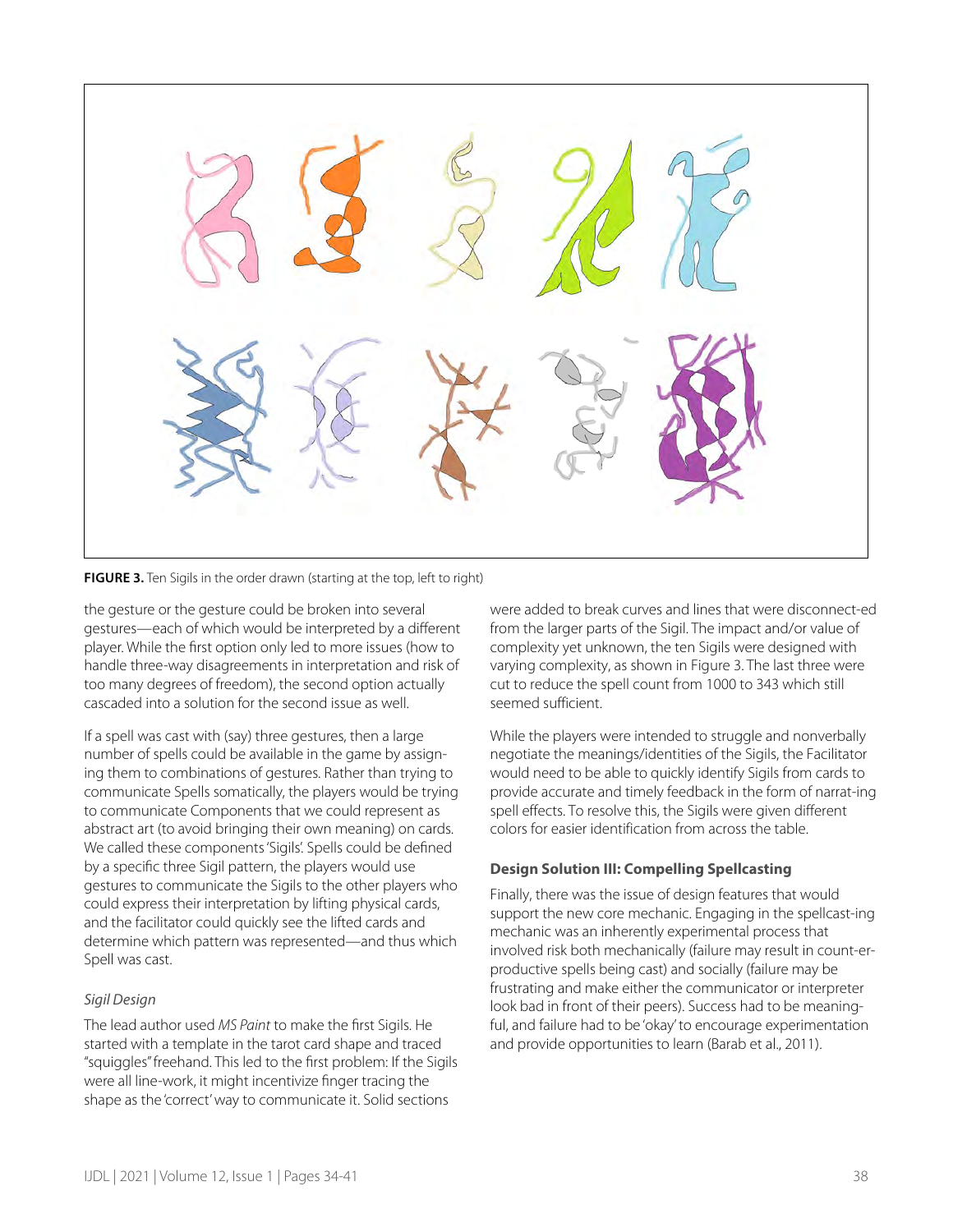| <b>Novice A</b>                           | <b>Novice B</b>                        |  |  |
|-------------------------------------------|----------------------------------------|--|--|
| A1 A5 A1 Set Target on Fire               | B5 B5 B1 Summon Calzone Golem (medium) |  |  |
| A7 A1 A7 Summon a Second You              | B3 B7 B7 Wall of Water                 |  |  |
| A7 A4 A4 Summon Abominable Snowman (tiny) | B2 B4 B4 Make Self Intoxicated         |  |  |
| A1 A7 A3 Summon Flesh Golem (medium)      | B6 B6 B3 Chill Nearby Area             |  |  |
| A5 A3 A1 Change Self to Frog              | B4 B6 B4 Warm Target                   |  |  |
| A4 A5 A7 All Nearby Become Intoxicated    | B7 B1 B6 Create Bread                  |  |  |
| A3 A6 A2 Make Target Float                | B7 B4 B5 Create Table                  |  |  |
| A6 A1 A6 Control Metal                    | B1 B1 B5 Create Magnet                 |  |  |
| A2 A7 A2 Create Pants                     | B1 B4 B3 Create Bananas                |  |  |
| A6 A4 A5 Create Carrots                   | B2 B7 B2 Make Self Grow                |  |  |
|                                           |                                        |  |  |
|                                           |                                        |  |  |
| <b>Novice C</b>                           | <b>Novice D</b>                        |  |  |
| C6 C4 C2 Summon Heavy Winds (swirling)    | D3 D4 D4 Dump Water on Target          |  |  |
| C7 C7 C3 Summon Wheel of Cheese           | D5 D7 D5 Summon Fire Elemental (tiny)  |  |  |
| C7 C5 C6 Wall of Roses                    | D6 D3 D6 Target Grows                  |  |  |
| C3 C4 C7 Make Self Faster                 | D7 D7 D1 Detect Magic Nearby           |  |  |
| C3 C1 C2 Self Becomes Stretchy            | D6 D3 D7 Shrink Target                 |  |  |
| C1 C2 C5 Nearby Area Reveals a Secret     | D6 D4 D2 Target Becomes a Panda        |  |  |
| C2 C3 C2 Duplicate Target                 | D3 D6 D1 Turn Self Invisible           |  |  |
| C6 C1 C2 Make Target Glow                 | D1 D5 D6 Control Fire                  |  |  |
| C4 C7 C7 Create Shampoo                   | D1 D6 D5 Create Spoon                  |  |  |
| C4 C3 C2 Create Blanket                   | D4 D3 D2 Create Towel                  |  |  |

**FIGURE 4.** Unique starting spell lists for the players, intentionally seeded with some spells that would be immediately useful.

#### *Initially Limited*

Having decided to link spells to permutations of Sigils meant that there would be hundreds of different spells. Presenting players with a full list of possibilities would be overwhelming in terms of options and choice paralysis. On the opposite end, presenting them with no list would make early spellcasting purely arbitrary. We reached a happy middle ground of providing each player the Sigil Patterns for ten spells, so that they could have expectations about spells, as well as initial Sigil Patterns to intentionally try to communicate. We also decided to give each player a unique list (shown in Figure 4) so that each player could feel like they were bringing unique knowledge as well as not knowing what effects the other players were trying to achieve (at least initially). Starting with a partial list also added value to failure as it would be a way of discovering new Spells because players could see what accidental Sigil Patterns resulted in them. Each players' set of Sigil cards was labeled differently so they would have a convenient short-hand for taking notes during the game, but because the number on each card differed between players (as shown on the key in Figure 5), it wasn't a useful element to communicate through gestures—which was an issue we ran into with universal numbers/labels.

| <b>GM</b>      | A              | B              | C              | D              |
|----------------|----------------|----------------|----------------|----------------|
|                | A7             | B <sub>3</sub> | C7             | D <sub>5</sub> |
| 2              | A <sub>1</sub> | B <sub>5</sub> | C6             | D <sub>3</sub> |
| 3              | A6             | B7             | C <sub>5</sub> | D1             |
| 4              | A <sub>2</sub> | B1             | C4             | D <sub>2</sub> |
| 5              | A <sub>5</sub> | B <sub>2</sub> | C <sub>3</sub> | D4             |
| 6              | A3             | <b>B4</b>      | C <sub>2</sub> | D6             |
| $\overline{7}$ | A4             | <b>B6</b>      | C1             | D7             |

**FIGURE 5.** Sigil Label Key (for constructing and labeling Sigil Cards; not used in gameplay).

#### *Significant*

The spells (enough of them at least) had to have substantive effects in order to compel players to use them as problem solving tools or be worth learning from an accidental cast.

#### *Safe*

No one spell—especially an accidental one—should be capable of ending the game by itself. It would be one thing for a spell to make the problem harder, but risking making things impossible would be too punishing if we wanted players to experiment and possibly fail in unexpected ways.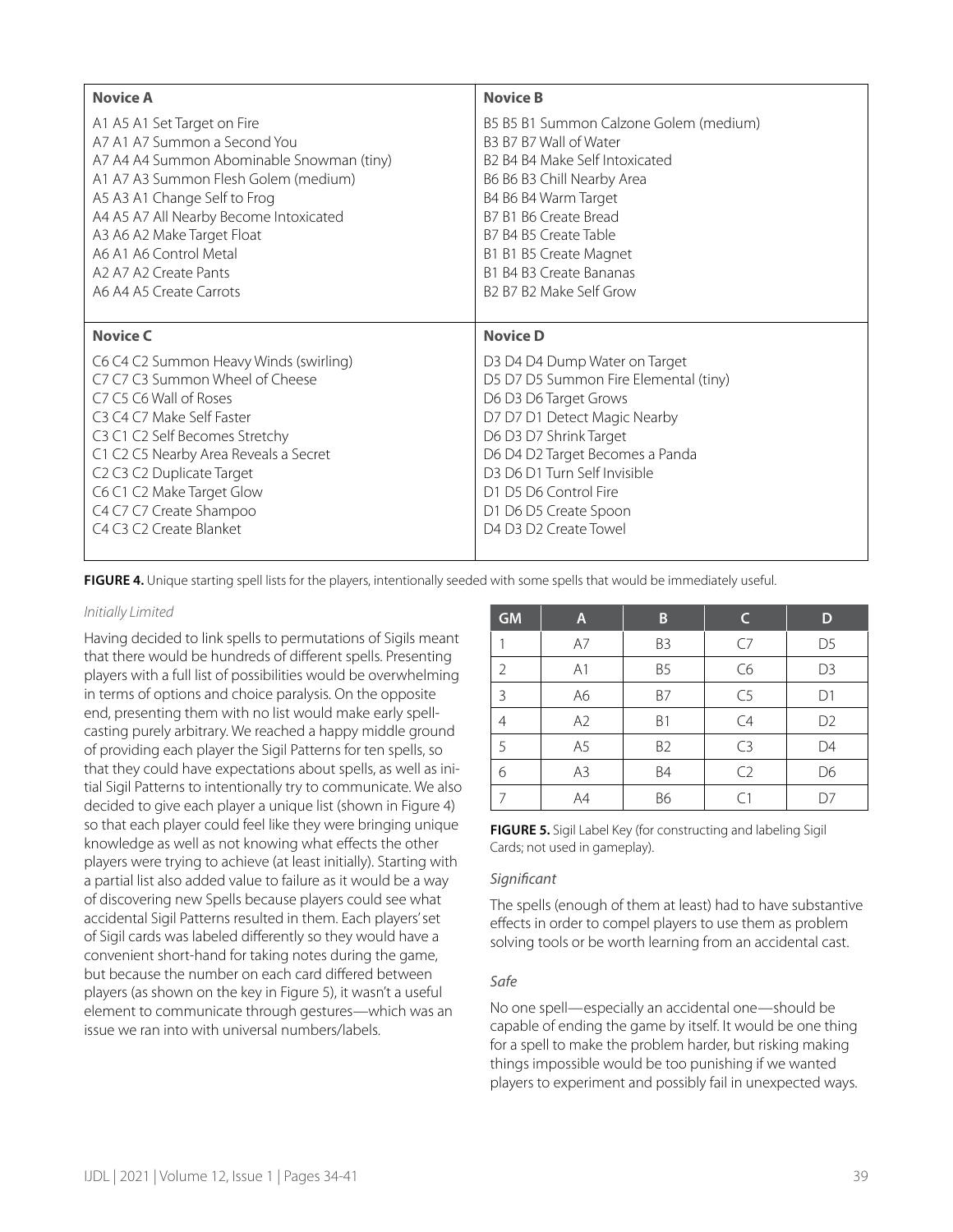As such, there were not primarily destructive or lethal spells. Even the 'dangerous spells' (e.g., Set Everything on Fire) were phrased as changes to the situation rather than the consequences (Burn Everything) to allow for player reactions and solutions.

## *Obvious*

The spells had to be straightforward and immediately understandable so that players could understand what happened when a spell was 'miscast' and consider its potential for intentional use in the future. All spells would fall under simple templates and have clear names that made their effect known with minimal need for clarification. "Summon" spells would make a living creature appear in front of you. "Create" spells would make an inanimate object appear in front of you. "Change" spells would imbue a specific change on a thing. "Control" spells would let you manipulate a specific element for a short time.

## *Mechanically Simple*

It was important to keep the Sigil signing system as the bulk of the game mechanics of how to cast spells, which meant that other aspects of decision-making in the spell had to be simple to minimize or ideally eliminate negotiation of effect with the Facilitator.

Spells that made things appear would always make them appear right in front of the caster. Each spell had a set effect. Spells that affected things were the biggest concern, how would players choose 'targets' for such spells? We limited targeting to 'Self', 'Target' (one thing the character is looking at) or 'Nearby' (affecting EVERYTHING within a few yards) and separated them into distinct spells. So 'Make Self Invisible', 'Make Target Invisible', and 'Make Nearby Invisible' were three distinct spells.

## *Fun*

Especially for the 'less useful' spells, it was important for spell-effects to be entertaining—either by being inherently amusing (e.g., Grow Mustache on Target) or by creating surprising consequences that changed the way problems needed to be approached (e.g., Flood Area). The entertainment value of spells—especially accidental ones—provided an alternative reward to failure: humor. Many of the most entertaining and memorable moments in play resulted from miscasts.

## **Incorporating Failure into the Premise**

We wanted to set expectations for players so that they were comfortable with and prepared for failure. The players would not just be *mages*, they would be *novice mages working together to pass a remedial magic exam*. Failure was not just a risk—it was an *expectation*. More than that, *failure was expected to happen and be overcome*. From the premise,

failure would be a core aspect of their characters' identity, but by the goal-oriented nature of the game's scenario (pass the exam), success was highlighted and defined.

## **Research-Goal-Driven Scenario**

Just as the game itself was designed for the research study, a scenario was designed specifically for both the game and the study, and it too played an important role in providing a designed experience to facilitate the gestural experimentation and allow for failure. We wanted the scenario to provide clear and tangible goals so players can choose spells to attempt with objectives in mind. The first tasks are as straightforward as possible: Light a candle, move a book, open a door. The expectation was that players would immediately be motivated to engage in the Sigil system, and failures could not make the tasks significantly harder. The final task, on the other hand, would be much more demanding and require players to be able to accurately cast a number of spells. In the interim, the tasks would serve to escalate complexity and open-endedness to allow for more experimentation and creative play.

## **REFLECTING ON OUR EXPERIENCE**

While *The Handwavey Game* itself presents a niche learning goal in a specific context, we learned a number of lessons from the design process that should apply to any game designed around learning. The three most important lessons we learned were the Path of Least Resistance, Lesson/ Play Alignment, and Designing Failure. We also identified limitations of the Sigil designs which we will need to resolve if we want to expand on the motivating research.

## **Path of Least Resistance**

Players will try to win games. Consciously or unconsciously they will lean towards the most efficient way of winning that is the easiest (or most entertaining) for them. This is often called 'gaming the system' and players will use shortcuts or exploits that they find. Thus, it is important to make sure that players cannot take shortcuts that avoid needing to learn the lessons you intend them to learn. For example, we explicitly defined the scenarios so that using magic (and thus signing Sigils) was a required step. Further, you can design the shortcuts and exploits (even if you do not explicitly tell the players about these 'strategies') so that players who game the system still learn what you want them to—or possibly even learn more. For example, in *Handwavey* players could watch what gestures other players were using to get an advantage on coming up with ways to communicate Sigils to those players.

## **Lesson/Play Alignment**

We could design the game context so that what the players were asked to do and learn made sense within the narrative,